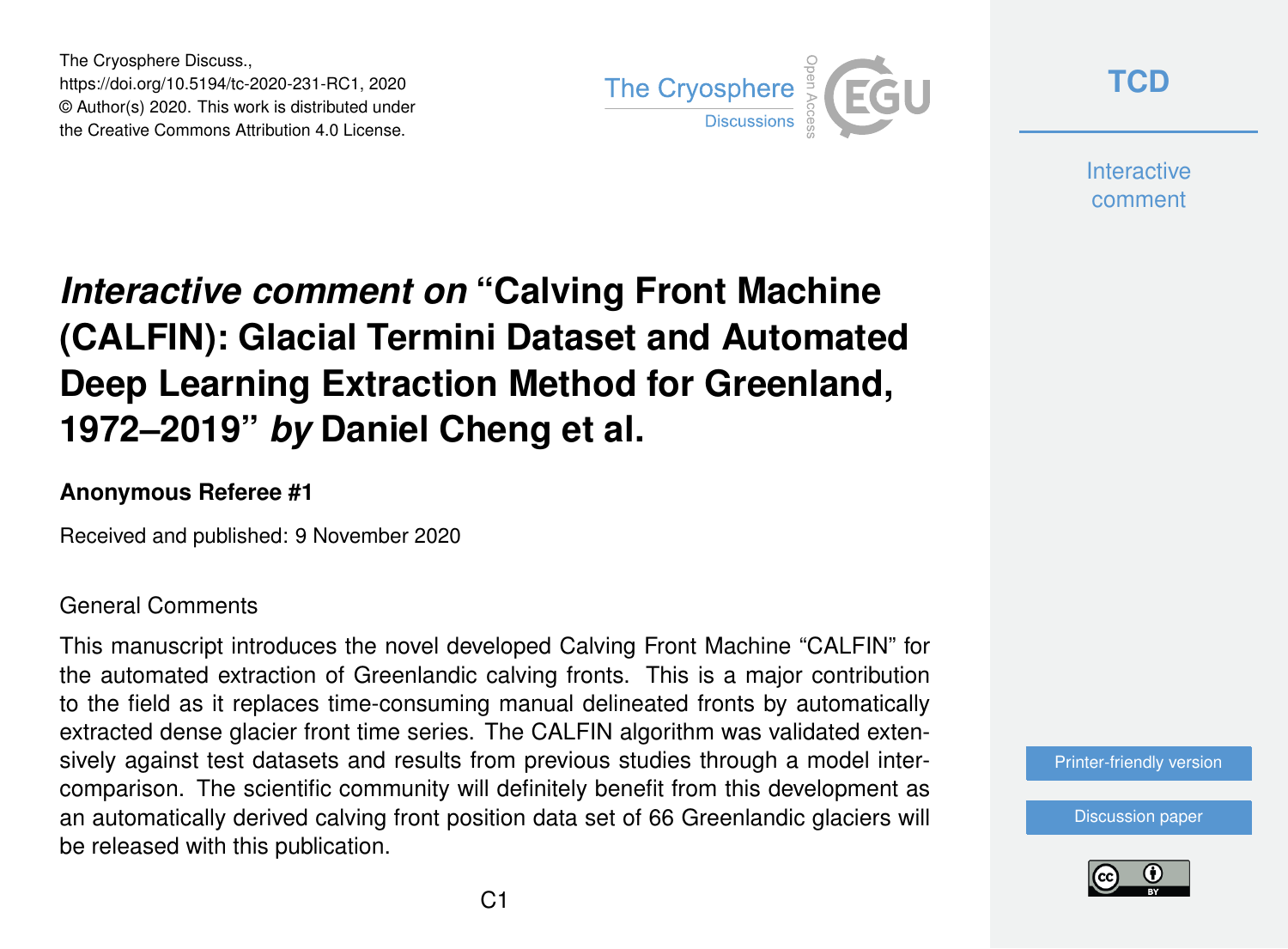Despite the impressive results and technical details of this manuscript, I have some concerns about the structure of this paper and the (sometimes) very short explanations. However, after re-structuring some parts of the manuscript and adding additional information as indicated below, this paper will present an important contribution to the field.

In my opinion, the abstract should be structured more clearly. For a better understanding, I would recommend to re-order the abstract by using the common schema: 1) Statement of the problem, 2) Research question, 3) Research design, 4) Central results, 5) Brief interpretation of the results, and 6) Outlook/ future use of the data set.

P2L4: The paper introduces a new method and provides an inter-comparison with other studies. For readers not familiar with the studies of Zhang et al, Mohajerani et al. and Baumhoer et al. it would be helpful to have a brief state-of-the-art paragraph reviewing existing calving front extraction methods. For example, P2L4 could be extended and give more insights into the studies used in the inter-comparison as well as the studies of Seale et al. 2011 and similar approaches.

P2L11: In my opinion this section is incomplete. Please mention all potential data sources in Table 1 (add Sentinel-2, Envisat, ERS, Radarsat) and justify why they are not suitable. Another option would be to just focus on Landsat data and remove the incomplete Table 1. Figure 1 is really great so I would try to put the focus on it and highlight the incredible amount of processed data and outline the advantages, data amount, and characteristics of Landsat.

P2L17: The methodology section could give a short overview of the entire workflow from pre-processing to the final extracted calving front by showing a flow chart. This would guide the reader through the methodology part and link the numerous subchapters of section 3. Besides, in my opinion, the training of the network explained in P12L2 should be part of the methodology and not subject to the discussion.

Specific Comments

### **[TCD](https://tc.copernicus.org/preprints/)**

**Interactive** comment

[Printer-friendly version](https://tc.copernicus.org/preprints/tc-2020-231/tc-2020-231-RC1-print.pdf)

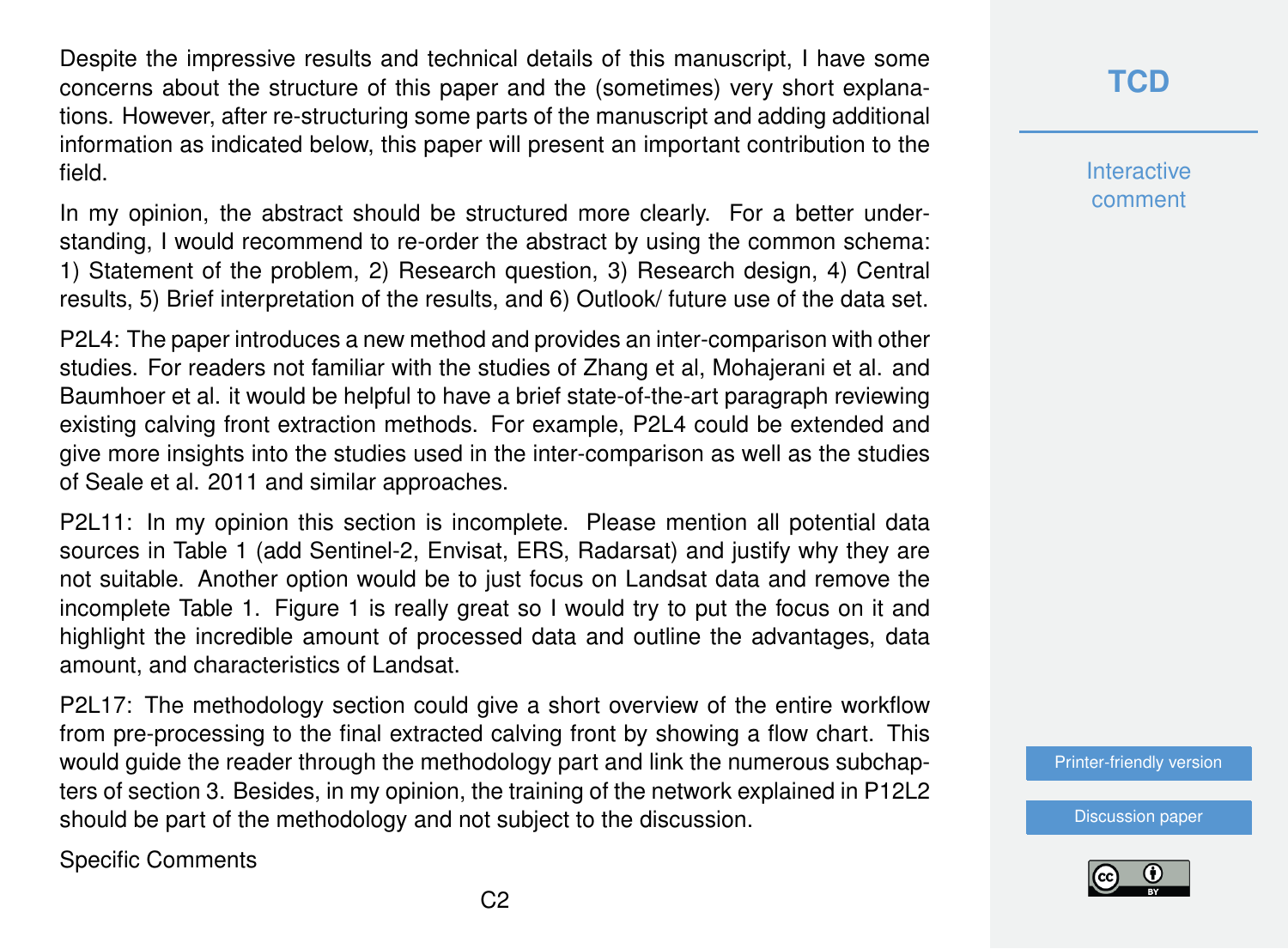P5 Figure 5c: How does the filtering of unconfident predictions work? Please describe this in the methodology section.

P6L1: Please outline the calving front re-processing in more detail. Does the reprocessing allow a higher spatial accuracy when re-processing a part of the image?

P6L16: How much smoothing of the extracted coastline is allowed and can this also decrease accuracy?

P8L1: How did you handle the issue that your network was trained for 3-channel RGB imagery but tested on 1-channel SAR data?

P8L18: What are the characteristics of those outlier glaciers and how many glaciers are defined as "outlier"?

P11L15: The information of this section could also be shifted to methodology. Then rename Chapter 5 to "CALFIN Dataset".

P10L4: But also mention the mean distance which is comparable here.

P10 Figure 11: How did you consider the fact that ice shelves are much bigger than glaciers? For example, in Figure 11 you show the Shackleton ice shelf. It is approx. 200 km wide and if you resample that to 224x224 pixels, one pixel for your validation would be 892 m compared to 40 m pixels in the original study by Baumhoer et al. 2019. How did this influence the validation accuracy? For Zhang et al. you show that the use of higher resolution of TerraSAR-X data does not improve the mean distance accuracy (Figure 10).

P13 Figure 13: Can you explain why the PROMICE data set (2008/2009 and 2010/2011) shows twice a very different front position compared to the CALFIN data set?

P13L13: The model inter-comparison is only discussed for the study of Mohajerani et al. but validations were also done against the data sets of Zhang et al. and Baumhoer

**[TCD](https://tc.copernicus.org/preprints/)**

**Interactive** comment

[Printer-friendly version](https://tc.copernicus.org/preprints/tc-2020-231/tc-2020-231-RC1-print.pdf)